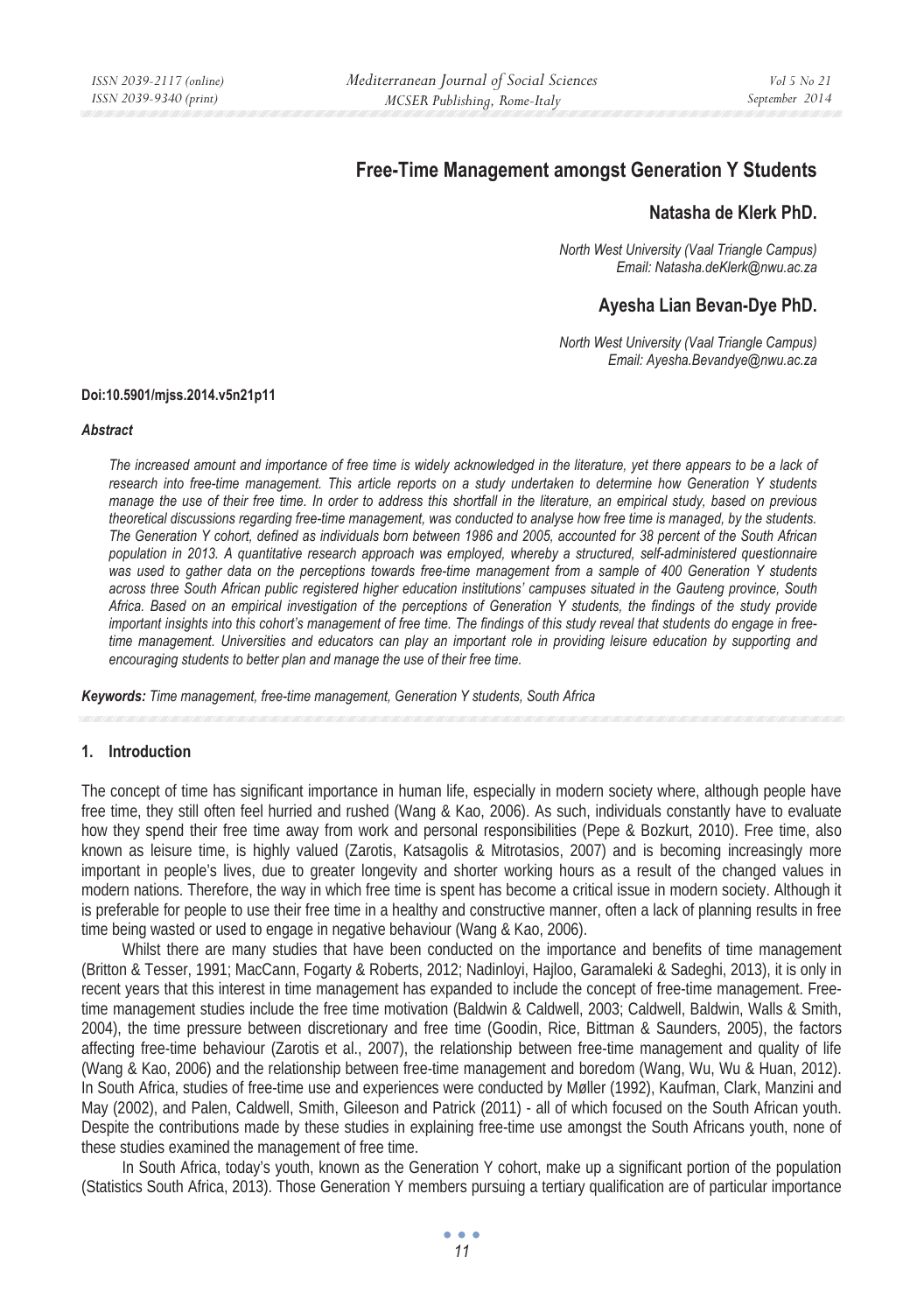to the future of the county given that graduates have a higher future earning potential, are more likely to hold future management positions and tend to have a higher social standing within society, which often results in them acting as role models to their peers (Bevan-Dye, 2012). Their ability to plan and manage their free time effectively may have important implications to their own well-being, as well as to the future well-being of society.

This study sought to determine the extent to which South African Generation Y students plan and manage their free time.

# **2. Literature Review**

#### *2.1 Free time and free-time management*

Free time is the discretionary time remaining after meeting work responsibilities, household duties and other necessary daily activities (Goodin et al., 2005). During this free time, a person has a choice as to how they spend their time, whether it be to rest, engage in social interactions, engage in leisure pursuits or simply indulge in self-reflection (Chatzitheochari & Arber, 2012). Free time most often involves the participation in some activity, either alone or with someone at some location (Säfvenbom & Samdahl, 1998). Owing to free time providing opportunity for pleasure, happiness and selfexpression, how an individual utilises this time affects their lives as a whole (Wang & Kao, 2006).

The literature identifies several benefits associated with engaging in leisure pursuits. Some of the widely acknowledged benefits include that it fosters individual development, particularly amongst the youth, it encourages community involvement, allows people to experiment with different roles in social situations, encourages the development of interests and provides people with the opportunity to socialise with others (Säfvenbom & Samdahl, 1998; Mahoney & Stattin, 2000; Wang & Kao, 2006). Larsen, McGraw and Cacioppo (2001) state that leisure activities enhance individual growth and development and represent an important part of life, particularly for the youth. Caldwell et al. (2004) opine that engaging in leisure activities facilitates the development of self-identity amongst the youth in that it provides a safe and relaxed environment for the type of learning that influences life decisions, thereby contributing to the successful transition into adulthood. Furthermore, leisure pursuits are thought to lead to greater life satisfaction and well-being (Säfvenbom & Samdahl, 1998; Wang & Kao, 2006). Such pursuits are also associated with greater family well-being, as well as improved health in that they aid in reducing stress through social support and the development of coping mechanisms (Iso-Ahola & Mannell, 2004; Aaker, Rudd & Mogilner, 2011). Dworkin, Larson and Hansen (2003) add that engaging in leisure activities provides opportunities for the development of friendships and relationships, which enhances a young person's development because it helps build his/her social capital. Moreover, the people encountered during leisure activities may serve as role models for success and good citizenship (Hansen, Larson & Dworkin, 2003).

Of course, in the context of free time, there is also the risk that participation in certain leisure activities may lead to antisocial and risky behaviours, such as criminality, substance abuse, delinquency (Mohoney, 2000; Palen et al., 2011), binge eating (Vanderlinden, Grave, Vandereycken & Noorduin, 2001) and lower levels of optimism and self-esteem, which are detrimental to development and have both immediate and future implications (Hunter & Csikszentmihalyi, 2003). Smith and Caldwell (1989) indicate that, typically, youth who experience anxiety in their free time are more likely to engage in such risky behaviour. According to Palen et al. (2011), whilst the activities individuals engage in during their free time may potentially positively influence their development and health, a failure to manage free time effectively may have negative consequences stemming from feelings of boredom, which may result in social problems and various forms of delinquency. This suggests that the effective planning and management of free time is essential to reaping the benefits associated with positive leisure pursuits and avoiding the risks associated with feelings of boredom that may be a consequence of unstructured free time. Despite the benefits of planning and managing free time, Wang et al. (2012) indicate that many people still fail to recognise the importance of using their free time in positive ways.

Time management affects every aspect of an individual's life, including their work, family, social and private life (Venter, 2006). Managing time effectively necessitates setting goals and priorities, planning, and using techniques to save time (Nadinloyi et al., 2013). Time management refers to performing certain goal-directed activities in order to achieve an effective use of time in order to facilitate productivity and alleviate stress (Claessens, Van Eerde, Rutte & Roe, 2007). Time management is a form of self-management, and necessitates making the right decisions at the right time in order to achieve success. More time cannot be created; therefore, one's choices and approach to activities must be managed instead (Erdem & Gözel, 2013).

The concept of free-time management was first developed by Wang and Kao (2006), who proposed that effective free-time management comprises the five factors of goal setting and evaluating, technique, values, scheduling and immediate response. Goal setting and evaluating refer to an individual's ability to plan and prioritise goals and tasks to be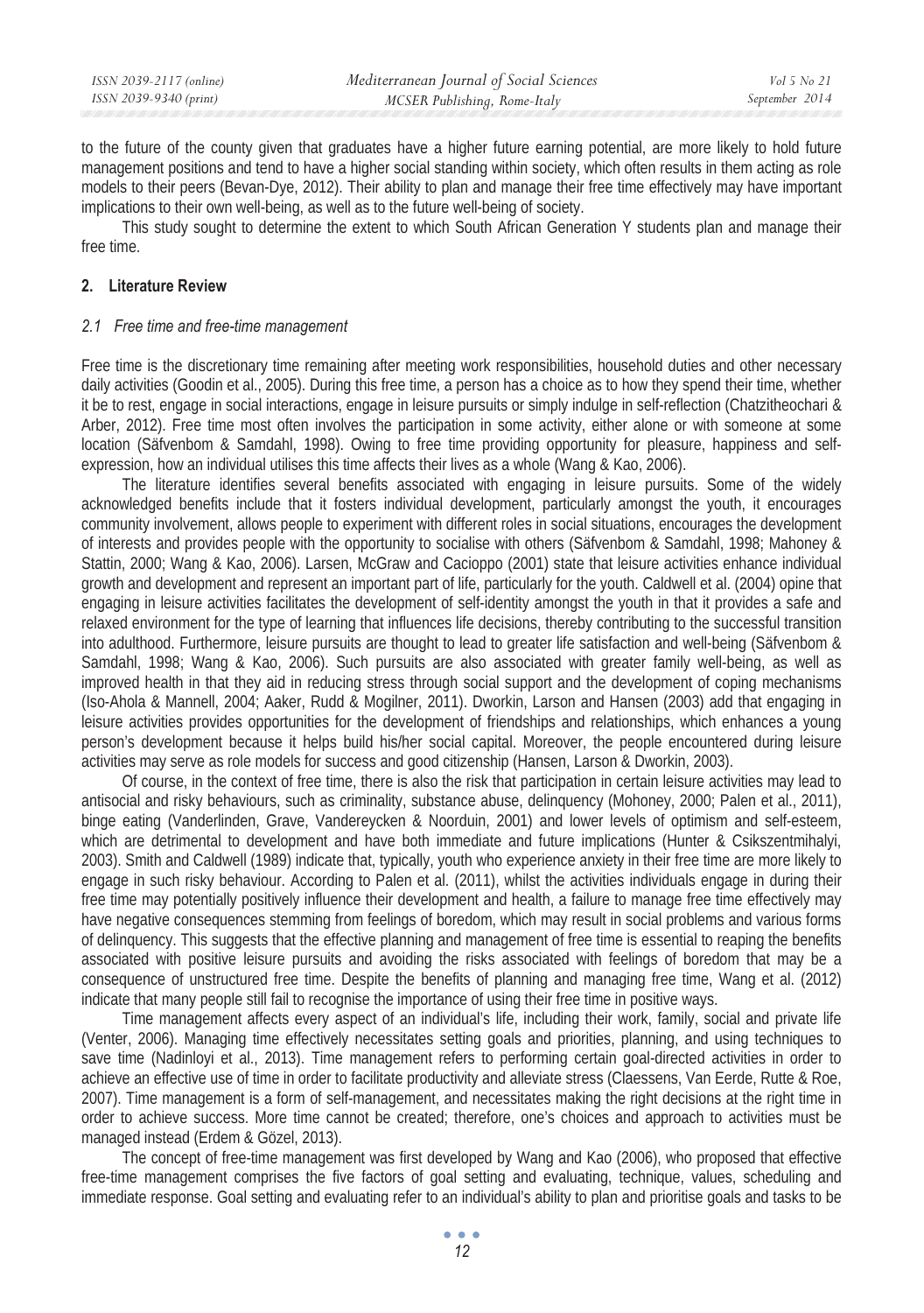completed during free time. Technique refers to the ability to organise free time and to collect relevant information prior to free time. Values indicate the perception of free time as being valuable and happy. Scheduling and immediate response refers to an individual's ability to reschedule free time should they not be able to implement their original plan.

# *2.2 Generation Y*

According to Kupperschmidt (2000), a generational cohort is an identifiable group that not only shares birth years but also significant life events that influence perceptions attitudes and behaviour. As a result of these shared experiences, generational cohorts develop mutual world-views, values, attitudes and perceptions, referred to as generational characteristics, which influence their needs and wants.

The Generation Y cohort includes those individuals born between 1986 and 2005 (Markert, 2004), which in 2014, puts them at 10 to 29 years of age. Members of this cohort are the most recent demographic group to have entered higher education and the world of work (Shaw & Fairhurst, 2008). In 2013, the South African population were estimated at 52 981 991, of which an approximated 38 percent formed part of the Generation Y cohort (Statistics South Africa, 2013). Various researchers agree that Generation Y members are significantly different from other generations (Crumpacker & Crumpacker, 2007; Shaw & Fairhurst, 2008; Cogin, 2012; Westerman & Yamamura, 2007). Compared to other generations, Generation Y members have a low tolerance for boredom, dislike menial and repetitive work, are technologically literate (Eisner, 2005), technology dependant, and view multitasking as the norm (Crumpacker & Crumpacker, 2007). Although many members of this cohort are well educated, they lack communication and problemsolving skills (Crumpacker & Crumpacker, 2007). These factors in combination suggest that Generation Y members entering the higher education environment require structure both in the classroom and outside (Shaw & Fairhurst, 2008).

In comparison to working people who have limited free time (Zarotis et al., 2007), tertiary students typically have a great deal of free time available, as well as their newly found autonomy to decide what to do during their free time (Wang et al., 2012). Schiano, Elliott and Bellotti (2007) add that Generation Y members have a great deal more leisure opportunities from which to choose than any previous generation. Caldwell et al. (2004) opine that students experience an increased degree of freedom, and that the time they spend at higher education institutions (HEIs) is often associated with role and identity experimentation, and self-managed free time leisure pursuits. Generally, this is the first time in their lives that they are able to choose how to spend their free time without parental interference and, as such, provides a good indication of their free-time management capabilities.

# **3. Methodology**

This study adopted a quantitative approach to determine the extent to which Generation Y students plan and manage their free time.

# *3.1 Sample*

For the purpose of this study, the target population was defined as full-time Generation Y students, aged between 18-24 years, enrolled at South African registered public HEIs. The sampling frame selected comprised a list of the 25 registered South African public HEIs, as listed by Higher Education in South Africa (HESA, 2013). From this sampling frame, judgement sampling was applied to narrow the sampling frame to three HEI campuses located in the Gauteng province of South Africa – one from a traditional university, one from a comprehensive university and one from a university of technology. The reasons for selecting the Gauteng province included its geographical location and the fact that the majority of students enrolled in public higher education are enrolled in this province (DOE, 2009). A non-probability convenience sample of 400 full-time undergraduate students was used in this study.

# *3.2 Measurement instrument and data collection procedures*

A self-administered questionnaire was used to collect the required data. The questionnaire included a scale developed by Wang and Kao (2006) that was designed to measure Generation Y students' perceived free-time management. The scale included 17 items divided into the four constructs, namely *goal setting and evaluating* (6 items), *values* (3 items), *immediate response* (3 items) and *technique* (5 items). Responses were measured on a six-point Likert scale, where 1 = strongly disagree,  $2 =$  disagree,  $3 =$  slightly disagree,  $4 =$  slightly agree,  $5 =$  agree and  $6 =$  strongly agree. Questions pertaining to the participants' demographical information were included. A cover letter that outlined the purpose of the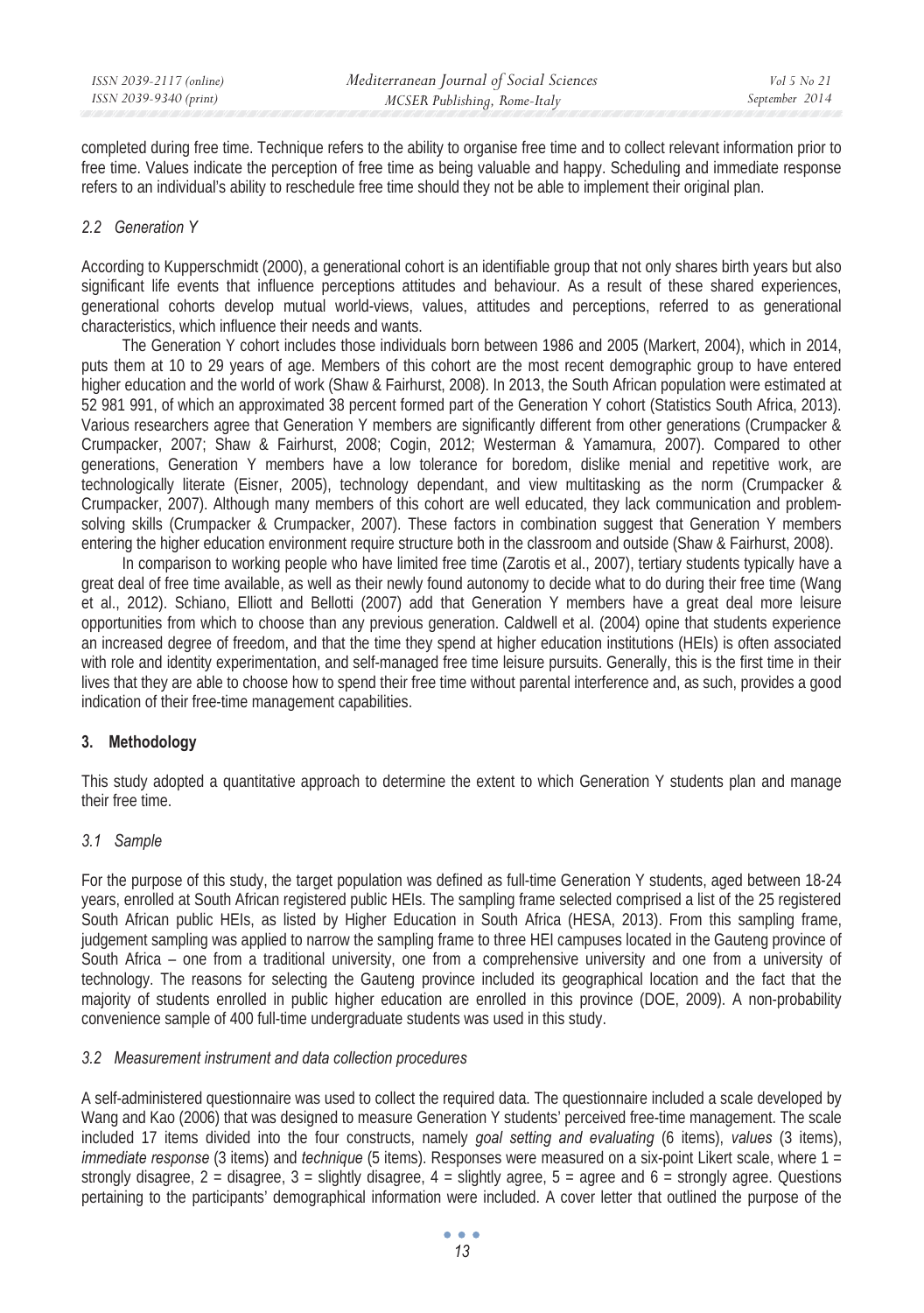| ISSN 2039-2117 (online) | Mediterranean Journal of Social Sciences | Vol 5 No 21    |
|-------------------------|------------------------------------------|----------------|
| ISSN 2039-9340 (print)  | MCSER Publishing, Rome-Italy             | September 2014 |

study and provided assurance of the confidentiality of the data provided, including the name of the HEI where the participant was registered was attached to the questionnaire.

In order to establish the reliability the questionnaire, it was piloted on a convenience sample of 40 Generation Y students located on a campus not included in the final study. The scale returned a Cronbach Alpha value of 0.805, which exceeds the suggested Cronbach alpha level of 0.600 (Malhotra, 2010). The inter-item correlation value for the entire scale was 0.195. The four constructs inter-item correlation values ranged between 0.164 and 0.327, which is within the recommended range of 0.15 to 0.50 (Clark & Watson, 1995). The questionnaire was then administered to the identified sample.

Lecturers at each of the three HEIs were contacted and asked if they would allow the questionnaire to be distributed to their students. Once permission was gained, the questionnaire was distributed to those students during lectures. The students were informed that participation was strictly on a voluntary basis.

### **4. Results**

#### *4.1 Sample characteristics*

Of the 400 questionnaires distributed, 326 questionnaires were returned completed, which translates into a response rate of 82 percent. The majority of the participants indicated being 19 years of age, followed by those who indicated being 20 years of age and 21 years of age. Concerning the province of origin, the sample included participants from eight of the country's nine provinces, with the majority indicated being from the Gauteng province, followed by those indicated that they were from the Free State and Limpopo provinces. The sample included a greater number of female than male participants. The demographic information of the sample's participants is presented in Table 1.

### **Table 1:** Sample description

| Age | Percent n (%) | Gender | Percent n (%) | Province of origin | Percent n (%) | <b>Institution</b> | Percent n (%) |
|-----|---------------|--------|---------------|--------------------|---------------|--------------------|---------------|
| 18  | 38 (12)       | Male   | 156 (48)      | Eastern Cape       | 7 (2)         | HEI A              | 146 (45)      |
| 19  | 90(28)        | Female | 170 (52)      | Free State         | 36(11)        | HEI B              | 117(36)       |
| 20  | 80(25)        |        |               | Gauteng            | 196 (60)      | HEI C              | 63 (19)       |
| 21  | 60(18)        |        |               | KwaZulu-Natal      | 11(3)         |                    |               |
| 22  | 32(9)         |        |               | Limpopo            | 37(11)        |                    |               |
| 23  | 19(6)         |        |               | Mpumalanga         | 21(7)         |                    |               |
| 24  | 7 (2)         |        |               | Northern Cape      | 3(1)          |                    |               |
|     |               |        |               | North-West         | 15(5)         |                    |               |

# *4.2 Principal component analysis (PCA)*

Confirmatory factor analysis, using principle component analysis (PCA), was used to determine the factor structure of the scale. The appropriateness of the data for factor analysis was determined by employing the Bartlett's Test of Sphericity (Bartlett, 1954) and Kaiser-Meyer-Olkin (KMO) measure of sampling adequacy (Kaiser, 1974). The Kaiser-Meyer-Olkin measure of sampling adequacy (KMO) for the study was 0.824, which exceeded the minimum suggested value of 0.600 for a good factor analysis (Tabachnick & Fidell, 2007). The Bartlett's Test of Sphericity, which was significant (*x2*=1495.23; *df* = 136; *p*<0.000), provided additional evidence that the data were suitable for factor analysis. Using a minimum eigenvalue of 1, the principal component factor analysis with varimax rotation, extracted a four-factor solution, which accounted for 54.12 percent of the total variance. The items loaded as expected according to the literature. The rotated factor matrix, eigenvalues and percentage of the total variance explained by each factor are reflected in Table 2.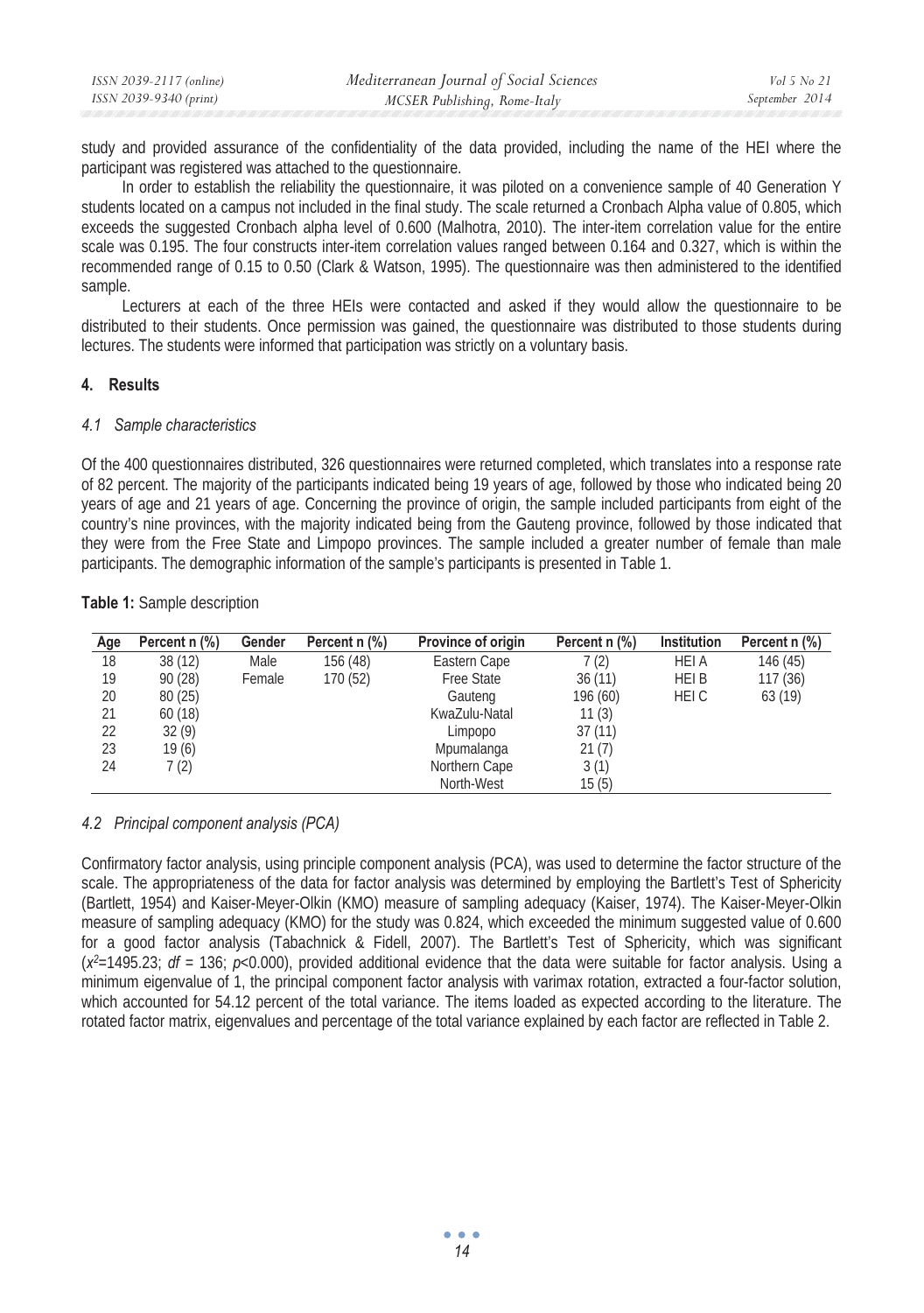### **Table 2:** Free-time management

| <b>Factor and variable descriptions</b>                    | 1      | $\overline{2}$ | 3      | 4      |
|------------------------------------------------------------|--------|----------------|--------|--------|
| Factor 1: Goal setting and evaluating ( $\alpha = 0.757$ ) |        |                |        |        |
| Makes list of things to do in free time                    | .514   |                |        |        |
| Set goals for free time                                    | .659   |                |        |        |
| Set priorities for free time                               | .675   |                |        |        |
| Uses free time constructively                              | .669   |                |        |        |
| Remember planned things to do in free time                 | .638   |                |        |        |
| Evaluates free-time use                                    | .585   |                |        |        |
| Factor 2: Values ( $\alpha$ =0.754)                        |        |                |        |        |
| Free time is meaningful                                    |        | .759           |        |        |
| Free time is enjoyable                                     |        | .820           |        |        |
| Free time is important                                     |        | .742           |        |        |
| Factor 3: Immediate response ( $\alpha$ =0.625)            |        |                |        |        |
| Has alternative plans                                      |        |                | .726   |        |
| Has plans for use of extra free time                       |        |                | .715   |        |
| Adjust ways of using free time                             |        |                | .618   |        |
| Factor 4: Technique ( $\alpha = 0.713$ )                   |        |                |        |        |
| Collect related information on how to spend free time      |        |                |        | .524   |
| Organise activities for free time                          |        |                |        | .659   |
| Avoid interruptions during free time                       |        |                |        | .687   |
| Organises free time daily or weekly                        |        |                |        | .739   |
| Specifically allocates leisure time                        |        |                |        | .571   |
| Eigenvalue                                                 | 4.501  | 2.347          | 1.243  | 1.109  |
| % of variance explained                                    | 26.474 | 13.803         | 7.313  | 6.525  |
| Cumulative %                                               | 26.474 | 40.277         | 47.590 | 54.115 |
| Extraction method: Principal Component Analysis            |        |                |        |        |
| Rotation method: Varimax with Kaiser Normalisation         |        |                |        |        |

# *4.3 Reliability and validity*

In the main survey, the overall reliability of the free-time management scale was 0.818, as measured by coefficient alpha, exceeding the recommended level of 0.600 (Malhotra, 2010). The reliability of the four constructs ranged between 0.625 and 0.757, with all factors satisfying the benchmark level of 0.600. The Cronbach coefficients for each construct are shown in Table 2. With regard to content validity, the entire scale, as well as the four constructs within the scale, all scored average inter-item correlation values within the recommended range, which suggest convergent and discriminant validity (Iacobucci & Churchill, 2010).

# *4.4 Independent one sample t-test*

Means above 3 were computed for all four factors. In order to determine whether these computed means are significant, an independent one-sample t-test was performed, where the expected mean was set at  $> 3$  (that is, in the agreement area of the scale) and the significance level at the conventional 0.05 level. A p-value of p<0.05 was recorded for all four factors, indicating each to be statistically significant. This infers that Generation Y students perceive themselves as constructively managing their free time. Table 3 shows the calculated means, standard deviations, standard errors, tvalues and p-values.

| Factor                    | Mean  | <b>Standard deviation</b> | <b>Standard error</b> | t-values | P-values |
|---------------------------|-------|---------------------------|-----------------------|----------|----------|
| Goal setting & evaluating | 3.864 | 0.924                     | 0.05118               | 16.882   | $0.000*$ |
| Values                    | 4.986 | 0.984                     | 0.05451               | 36.427   | $0.000*$ |
| Immediate response        | 4.379 | 0.909                     | 0.05034               | 27.398   | $0.000*$ |
| <b>Fechnique</b>          | 3.733 | 0.973                     | 0.05390               | 13.602   | $0.000*$ |

**Table 3:** Free-time management of Generation Y students

An independent-samples t-test was conducted to compare the free-time management mean scores of males and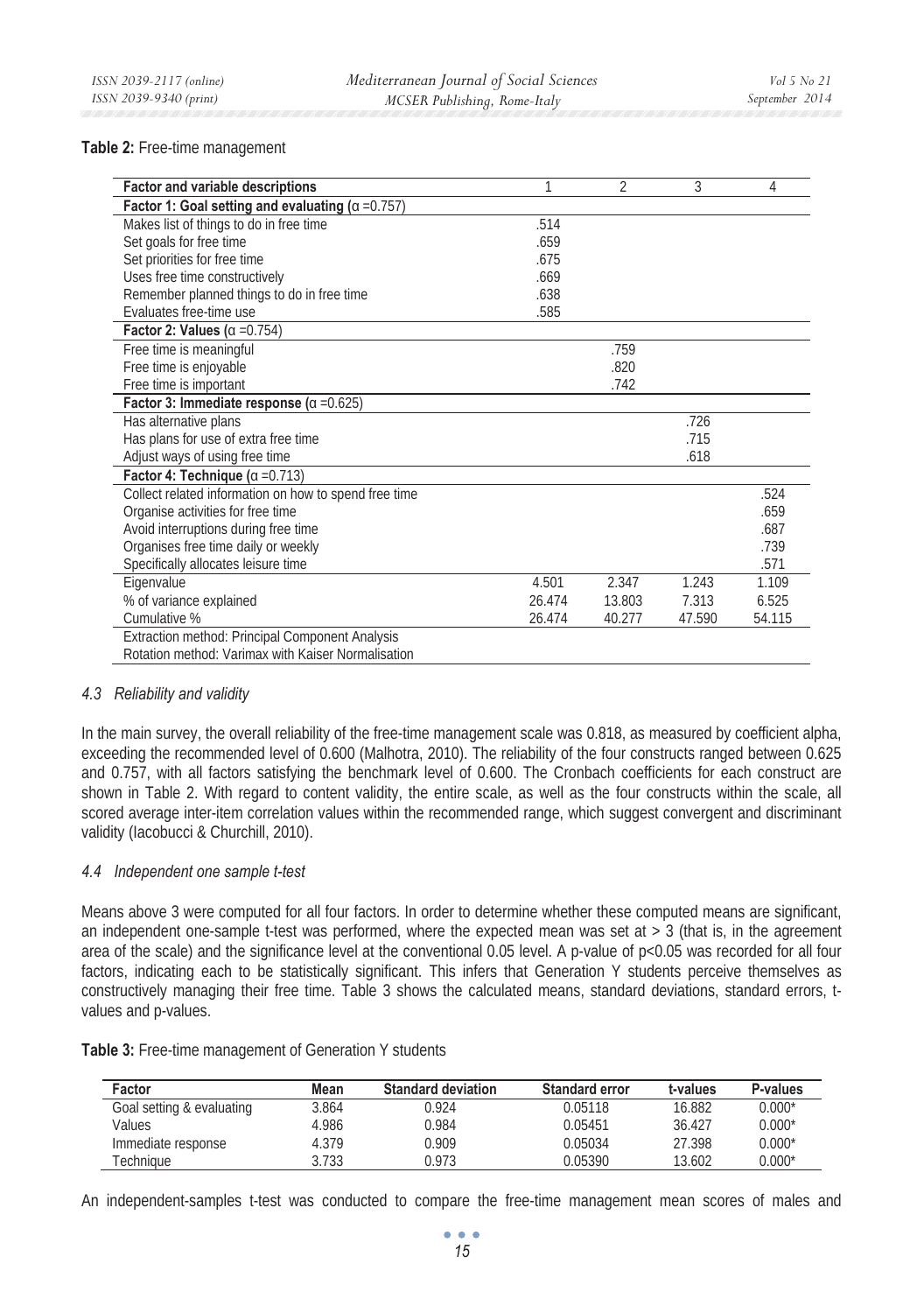females. There was no significant difference in scores for males and females, suggesting that gender does not seem to have any bearing on perceptions of free-time management. The results are reported on in Table 4.

|  | Table 4: Gender differences on free-time management perceptions |  |  |  |
|--|-----------------------------------------------------------------|--|--|--|
|  |                                                                 |  |  |  |

|                           |                   | Male                      |                   | Female                    |          |          |
|---------------------------|-------------------|---------------------------|-------------------|---------------------------|----------|----------|
| Factor                    | Mean<br>$N = 156$ | <b>Standard Deviation</b> | Mean<br>$N = 170$ | <b>Standard deviation</b> | t-values | P-values |
| Goal setting & evaluating | 3.814             | 0.934                     | 3.910             | 0.915                     | $-0.934$ | 0.351    |
| Values                    | 4.942             | 1.038                     | 5.026             | 0.933                     | $-0.758$ | 0.449    |
| Immediate response        | 4.370             | 0.887                     | 4.389             | 0.931                     | $-0.184$ | 0.854    |
| Techniaue                 | 3.727             | 1.020                     | 3.739             | 0.931                     | $-0.110$ | 0.912    |

\* Statistically significant at p < 0.05

# **5. Discussion**

This study investigated Generation Y students' free-time management in terms of goal setting and evaluation, values, immediate response and technique. In order to evaluate the structural integrity of the scale, principle component analysis using varimax rotation was applied.

The first factor, pertaining to *goal setting and evaluating*, accounted for 26.47 percent of the variance in item scores with an eigenvalue of 4.501. The six items that loaded on this factor is indicative of the importance of planning and evaluating in free-time management. Students agreed that although they use their free time constructively and set goals for their free time, the item with the highest loading within this factor, implying most perceived usage is setting priorities for their free time.

The second factor, *values*, accounted for 13.80 percent of the variance, with an eigenvalue of 2.35. Three items, relating to free time being meaningful, enjoyable and important, loaded on this factor. The item with the highest loading within this factor, indicating most agreement, is that students find their free time to be enjoyable.

The third factor, pertaining to items relating to *immediate response*, accounted for 7.31 percent of the variance, with an eigenvalue of 1.243 percent. Three items, relating to altering free time plans and having alternative plans when extra free time is available, loaded on this factor. The item, having alternative plans, had the highest loading within this factor.

The last factor, pertaining to items relating to *technique*, accounted for 6.52 percent of the variance, with an eigenvalue of 1.109 percent. The five items that loaded on this factor reflect the various items pertaining to organising free time and collecting relevant information in advance. Students agreed that although they avoid interruptions and organise activities during their free time, they mainly engage in organising their free time daily or weekly.

Amongst these four free-time management factors, the highest mean score was recorded on *values*, indicating that the students view their free time as worthy and important in their lives. *Immediate response*, obtained the second highest mean score, indicating that students perceive themselves as having the ability to make other arrangements for their free time when their original plans could not be put into practice. Among these factors, *technique* obtained the lowest mean score, suggesting that students are the least engaged in organising their free time effectively.

# **6. Conclusion**

Universities and educators can play an important role in providing leisure education by supporting and encouraging students to better plan and manage the use of their free time. Courses in free-time management could be provided. Lifelong leisure skills with the aim of increasing positive free time use can be integrated in curricula development on the use of free time. Universities can provide leisure-time facilities and opportunities for students in order to help them plan and manage their free time constructively. By enhancing students free-time management opportunities, they may gain important experiences that enhance their individual development.

This study offers insight into Generation Y students' perceptions of their free-time management, but certain limitations should be noted. Although the sample included students from different departments, years of study, province of origin and three different universities, it was a convenience sample. As such, caution should be exercised in generalising the findings to the target population. Owing to students using free time in various ways and for different types of leisure activities, further researched concerning leisure activities opportunities and participation would be valuable.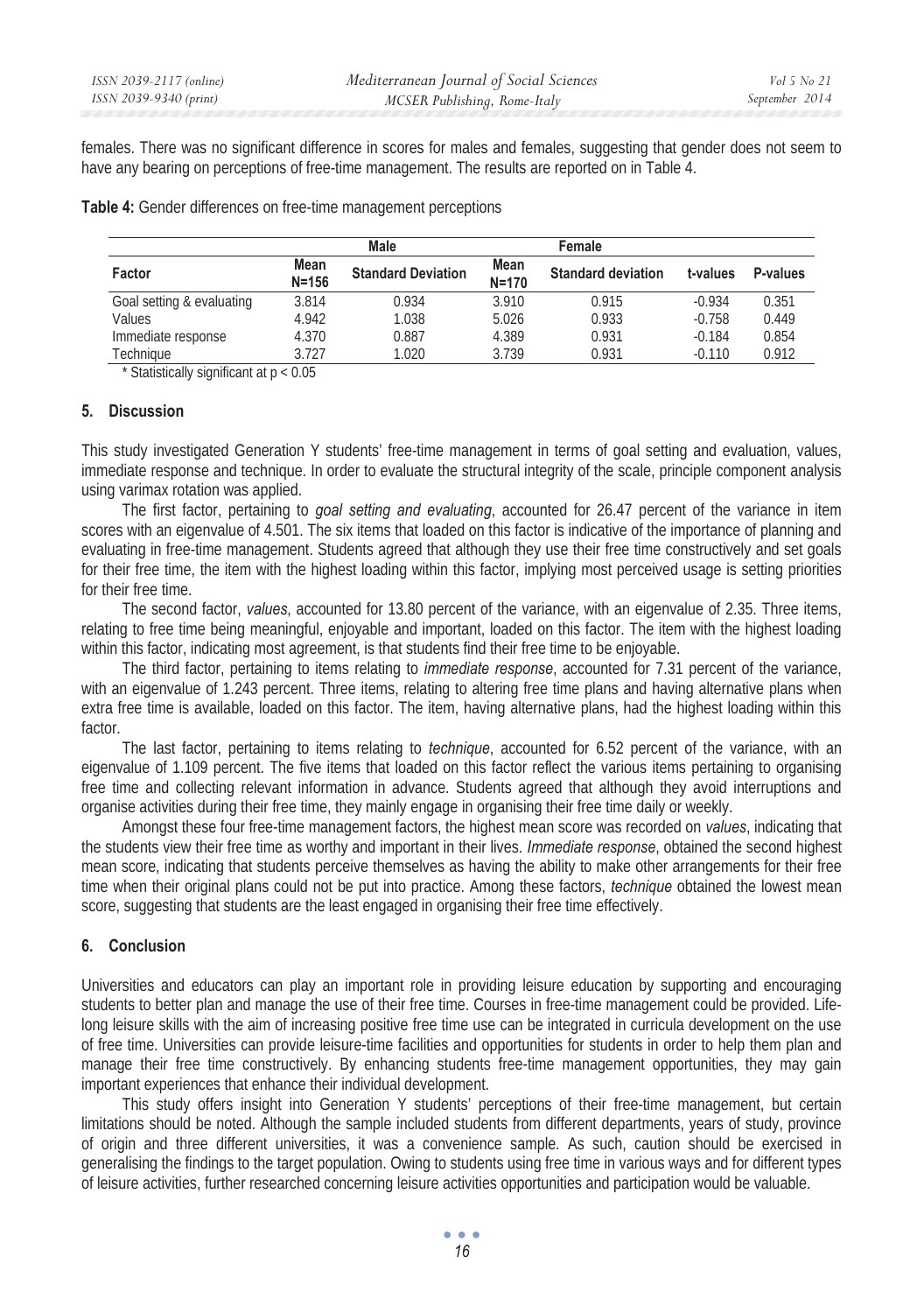#### **References**

- Aaker, J.L., Rudd, M. & Mogilner, C. (2011). If money does not make you happy, consider time. *Journal of Consumer Psychology,* 21(2), 129-130.
- Baldwin, C.K. & Caldwell, L.L. (2003). Development of the free time motivation scale for adolescents. *Journal of Leisure Research,* 35(2), 129-151.
- Bartlett, M.S. (1954). A note on the multiplying factors for various chi square approximations. *Journal of the Royal Statistical Society,*  16(b), 296-98.
- Bevan-Dye, A.L. (2012). Relationship between self-esteem and facebook usage amongst black Generation Y students. *African Journal for Physical, Health Education, Recreation and Dance,* December (Supplement), 33-49.
- Britton, B.K. & Tesser, A. (1991). Effects of time management practices on college grades. *Journal of Educational Psychology,* 83(3), 405-410.
- Caldwell, L.L., Baldwin, C.K., Walls, T. & Smith, E. (2004). Preliminary effects of a leisure education program to promote healthy use of free time among middle school adolescents. *Journal of Leisure Research,* 36(3), 310-335.
- Chatzitheochari, S. & Arber, S. (2012). Class, gender and time poverty: A time-use analysis of British workers' free time resources. *The British Journal of Sociology,* 63(3), 451-471.
- Claessens, B.J.C., Van Eerde, W., Rutte, C.G. & Roe, R.A. (2005). A review of the time management literature. *Personnel Review,*  36(2), 255-276.
- Clark, L.A. & Watson, D. (1995). Constructing validity: Basic issues in objective scale development. *Psychological Assessment,* 7(3), 309-319.
- Cogin, J. (2012). Are generational differences in work values fact or fiction? Multi-country evidence and implications. *The International Journal of Human Resource Management,* 23(11), 2268-2294.
- Crumpacker, M. & Crumpacker, J.M. (2007). Succession planning and generational stereotypes: should HR consider age-based values and attitudes a relevant factor or a passing fad? *Public Personnel Management,* 36(4), 349-369.
- DOE (Department of Education) (2009). Tables 3.1 and 2.13: 2<sup>nd</sup> order CESM fractional 2<sup>nd</sup> order CESMs for all students. http://education.pwv.gove.za/Policies/Reports/Appendix.htm (29 August 2009).
- Dwarkin, J.B., Larson, R. & Hansen, D. (2003). Adolescents' accounts of growth experiences in youth activities. *Journal of Youth and Adolescence,* 32(1), 17-26.
- Eisner, S.P. (2005). Managing generation Y. *Safety for Advancement of Management Advanced Management Journal,* 70(4), 4-15.
- Erdem, A.R. & Gözel, E. (2013). Academic staff time management skills: Views from the Faculty of Education, Pamukkale University. *International Journal of Scientific Research in Education,* 6(2), 179-188.
- Goodin, R.E., Rice, J.M., Bittman, M. & Saunders, P. (2005). The time-pressure illusion: discretionary time vs. free time. *Social Indicators Research,* 73(1), 43-70.
- Hansen, D.M., Larson, R.W. & Dworkin, J.B. (2003). What adolescents learn in organized youth activities: A survey of self-reported developmental experiences. *Journal of Research on Adolescence,* 13(1), 25-55.
- HESA (Higher Education of South Africa) (2013). SA Universities. [Online] Available: http://www.hesa.org.za/sa-universities (22 March 2014).
- Hunter, J.P. & Csikszentmihalyi, M. (2003). The positive psychology of interested adolescents. *Journal of Youth and Adolescence,* 32(1), 27-35.
- lacobucci, D. & Churchill, G.A. (2010). *Marketing Research: Methodological Foundations.* (10<sup>th</sup> ed.) (p. 257). Mason, OH, USA: South-Western Cengage Learning.
- Iso-Ahola, S.E. & Mannell, R.C. (2004). Leisure and Health. In T. Haworth, A.J. Veal (Eds.), *Work and Leisure* (p. 184-199). New York, NY: Routledge.
- Kaiser, H. (1974). An index of factorial simplicity. *Psychometrika,* 39, 31-36.
- Kaufman, C.E., Clark, S., Manzini, N. & May, J. (2002). *How Community Structures of Time and Opportunity Shape Adolescent Sexual Behaviour in South Africa* (p. 35). New York, NY: Population Council.
- Kupperschmidt, B.R. (2000). Multigeneration employees: Strategies for effective management. *Health Care Manager,* 19(1), 65-76.
- Larsen, J.T., McGraw, A.P. & Cacioppo, J.T. (2001). Can people feel happy and sad at the same time? *Journal of Personality and Social Psychology,* 81(4), 684-696.
- MacCann, C., Fogarty, G.J. & Roberts, R.D. (2012). Strategies for success in education: Time management is more important for parttime than full-time community college students. *Learning and Individual Differences,* 22(5), 618-623.
- Mahoney, J.L. & Stattin, H.K. (2000). Leisure activities and adolescent antisocial behaviour: the role of structure and social context. *Journal of Adolescence,* 23(2), 113-127.
- Malhotra, N.K. (2010). *Marketing Research: An Applied Orientation* (6th ed.) (p. 319). Upper Saddle River, New Jersey: Prentice Hall.
- Markert, J. (2004). Demographics of age: Generational and cohort confusion. *Journal of Current Issues and Research in Advertising,*  26(2), 11-25.
- Møller, V. (1992). Spare time use and perceived well-being among black South African Youth. *Social Indicators Research,* 26(4), 309- 351.
- Nadinloyi, K.B., Hajloo, N., Garamaleki, N.S. & Sadeghi, H. (2013). The study efficacy of time management training on increase academic time management of students. *Procedia – Social and Behavioural Sciences,*84, 134-138.